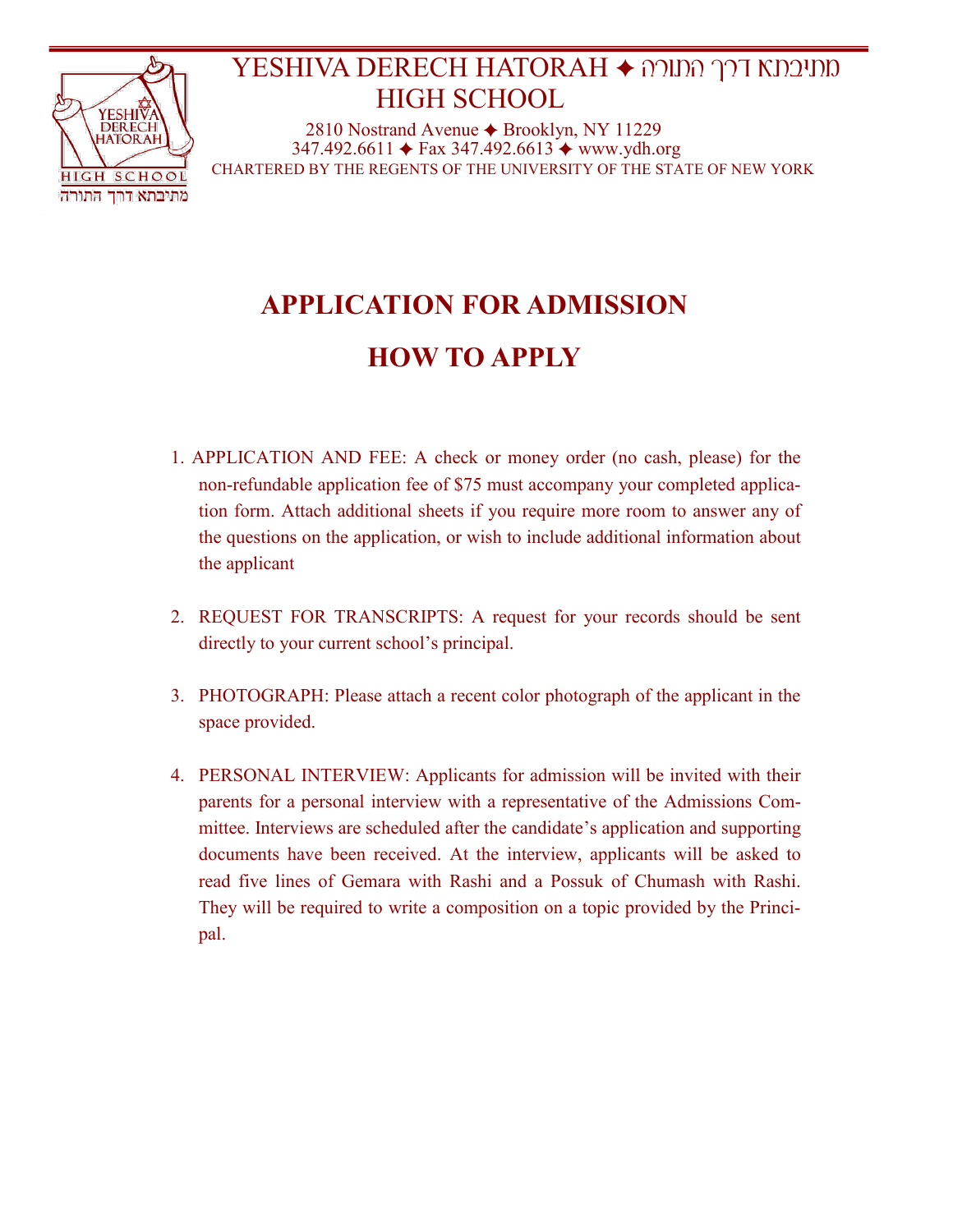### מתיבתא דרך התורה ♦ YESHIVA DERECH HATORAH **HIGH SCHOOL** YESHIVA 2810 Nostrand Ave.  $\triangle$  Brooklyn, NY 11229<br>347.492.6611  $\triangle$  Fax 347.492.6613  $\triangle$  www.ydh.org HIGH SCHOOL CHARTERED BY THE REGENTS OF THE UNIVERSITY OF THE STATE OF NEW YORK מתיבתא דרך התורה

| This application must be accompanied by the \$75 application fee                                                                                                                                                                                                                                                                                                                                       |                                                    | Attach<br>Student   |
|--------------------------------------------------------------------------------------------------------------------------------------------------------------------------------------------------------------------------------------------------------------------------------------------------------------------------------------------------------------------------------------------------------|----------------------------------------------------|---------------------|
| 1) Student Name                                                                                                                                                                                                                                                                                                                                                                                        |                                                    | Photo               |
| $\frac{3}{(Please Print)}$ Last First                                                                                                                                                                                                                                                                                                                                                                  |                                                    | Here                |
| Hebrew Name                                                                                                                                                                                                                                                                                                                                                                                            |                                                    |                     |
| 2) Address $\frac{N$ Number and Street City                                                                                                                                                                                                                                                                                                                                                            | State<br>Zip                                       |                     |
|                                                                                                                                                                                                                                                                                                                                                                                                        |                                                    |                     |
|                                                                                                                                                                                                                                                                                                                                                                                                        |                                                    |                     |
| 4) Date of Birth $\frac{p_{\text{dark}}}{\frac{M_{\text{on}} + 1}{N_{\text{on}} + 1}}$ Place of Birth                                                                                                                                                                                                                                                                                                  |                                                    |                     |
|                                                                                                                                                                                                                                                                                                                                                                                                        |                                                    |                     |
|                                                                                                                                                                                                                                                                                                                                                                                                        |                                                    |                     |
|                                                                                                                                                                                                                                                                                                                                                                                                        |                                                    |                     |
| Dates of Attendance: From: $\frac{1}{\sqrt{1-\frac{1}{2}}}\frac{1}{\sqrt{1-\frac{1}{2}}}\frac{1}{\sqrt{1-\frac{1}{2}}}\frac{1}{\sqrt{1-\frac{1}{2}}}\frac{1}{\sqrt{1-\frac{1}{2}}}\frac{1}{\sqrt{1-\frac{1}{2}}}\frac{1}{\sqrt{1-\frac{1}{2}}}\frac{1}{\sqrt{1-\frac{1}{2}}}\frac{1}{\sqrt{1-\frac{1}{2}}}\frac{1}{\sqrt{1-\frac{1}{2}}}\frac{1}{\sqrt{1-\frac{1}{2}}}\frac{1}{\sqrt{1-\frac{1}{2}}}\$ |                                                    |                     |
| 6) Name of Previous Schools                                                                                                                                                                                                                                                                                                                                                                            | Location                                           | Dates of Attendance |
| 7) Father's Name $\frac{E_{nglish}}{E_{nglish}}$<br>Home Address<br>If different from above<br>Employer<br>Business Address                                                                                                                                                                                                                                                                            | Hebrew<br>Home Telephone<br>Position<br>Bus. Phone |                     |
|                                                                                                                                                                                                                                                                                                                                                                                                        | Cell Phone                                         |                     |
|                                                                                                                                                                                                                                                                                                                                                                                                        |                                                    |                     |
| 8) Mother's Name $\frac{E_{nglish}}{English}$                                                                                                                                                                                                                                                                                                                                                          | Hebrew                                             |                     |
| Home Address<br><u> 1990 - Johann Barbara, martin a</u><br>If different from above                                                                                                                                                                                                                                                                                                                     | Home Telephone                                     |                     |
| Employer <u>example</u>                                                                                                                                                                                                                                                                                                                                                                                | Position                                           |                     |
| <b>Business Address</b>                                                                                                                                                                                                                                                                                                                                                                                | Bus. Phone                                         |                     |
| E-mail<br>$\omega$                                                                                                                                                                                                                                                                                                                                                                                     | Cell Phone                                         |                     |
| 9) Other Children in Family                                                                                                                                                                                                                                                                                                                                                                            | <b>Current School</b>                              | Grade               |
|                                                                                                                                                                                                                                                                                                                                                                                                        |                                                    |                     |
|                                                                                                                                                                                                                                                                                                                                                                                                        |                                                    |                     |
|                                                                                                                                                                                                                                                                                                                                                                                                        |                                                    |                     |
|                                                                                                                                                                                                                                                                                                                                                                                                        |                                                    |                     |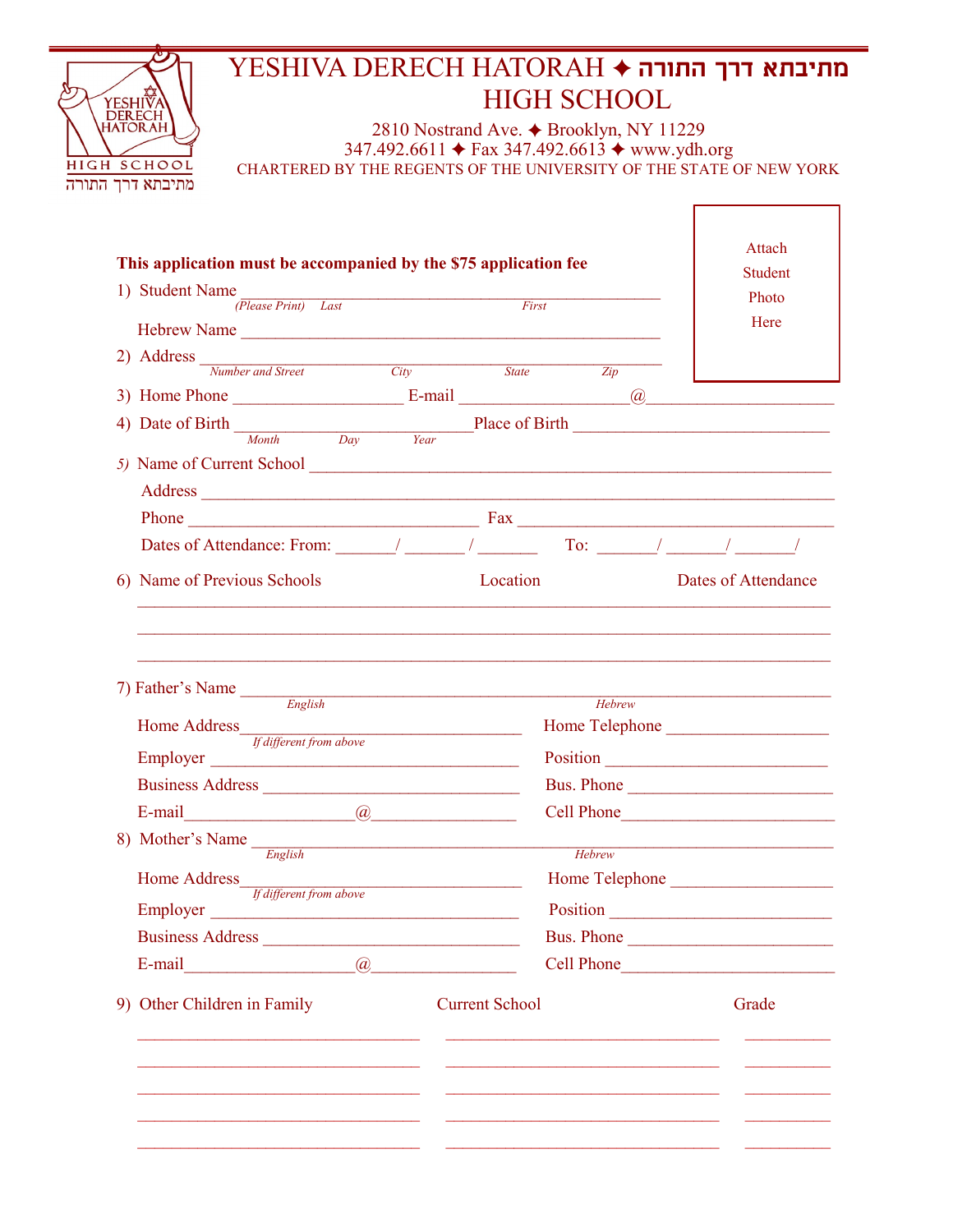| 10) Are there any special situations (divorce, deceased parent, illness in family, etc.)? Please explain:                                                                                                                               |
|-----------------------------------------------------------------------------------------------------------------------------------------------------------------------------------------------------------------------------------------|
| 11) Does the applicant have any disabilities?                                                                                                                                                                                           |
| Phone                                                                                                                                                                                                                                   |
|                                                                                                                                                                                                                                         |
| ,我们也不能在这里的时候,我们也不能在这里的时候,我们也不能不能不能不能不能不能不能不能不能不能不能不能不能不能。""我们的是,我们也不能不能不能不能不能不能不                                                                                                                                                        |
| 15) Does the applicant have any learning, social, physical, medical or other special needs? $\Box$ Yes<br>$\Box$ No                                                                                                                     |
| 16) Does the applicant currently have an IEP or receive support services (in or out of school)?<br>$\Box Yes \quad \Box No$<br>If yes, what services is he currently receiving? For how long has the applicant received these services? |
| Example: OT, PT, Speech, Counseling, Special Educational Services, Private Reading, Tutoring                                                                                                                                            |
| Please attach the applicant's IEP                                                                                                                                                                                                       |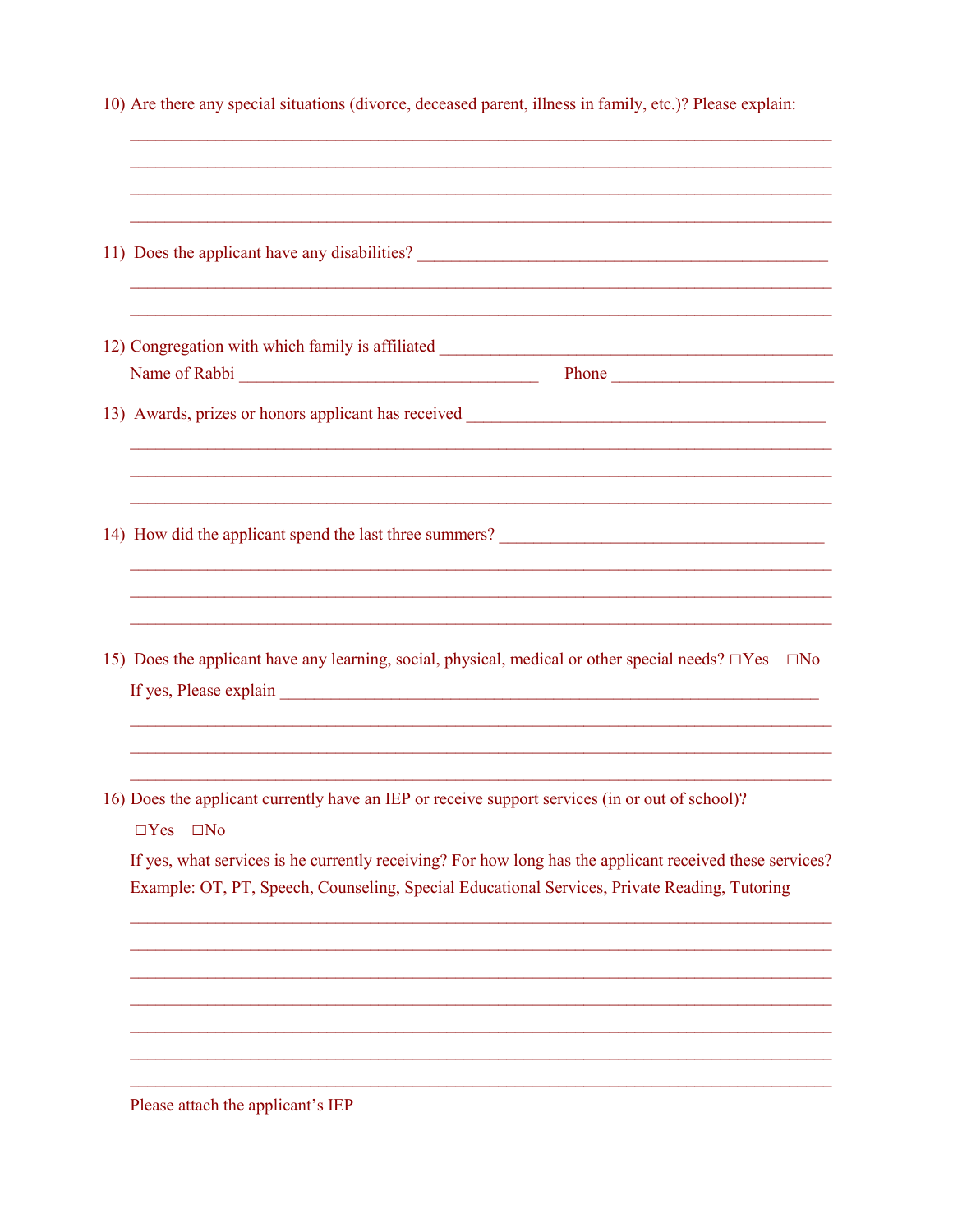17) Has the applicant experienced any serious illness or accident?

 $\Box Yes \quad \Box No$ 

If yes, please provide dates and nature of illness or accident.

18) Is there anything else we should know about the applicant?

19) Please write a short paragraph explaining why you have chosen to apply to Yeshiva Derech HaTorah High School:

<u> 1989 - Johann Barbara, marka a shekara ta 1989 - An tsara tsa a shekara tsa a shekara tsa a shekara tsa a sh</u>

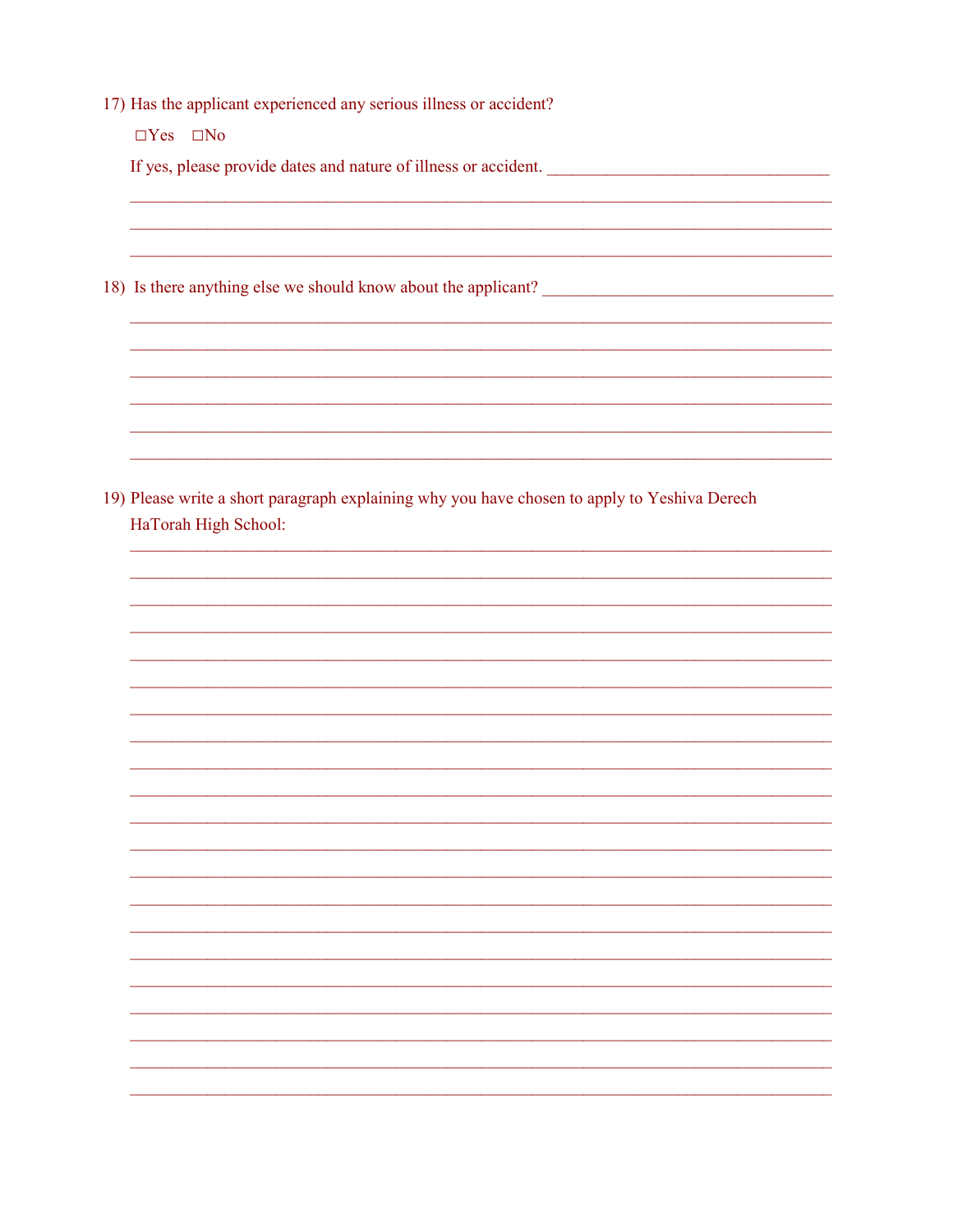| <b>Administrator Comments:</b> |  |  |
|--------------------------------|--|--|
|                                |  |  |
|                                |  |  |
|                                |  |  |
|                                |  |  |
|                                |  |  |
|                                |  |  |
|                                |  |  |
|                                |  |  |
|                                |  |  |
|                                |  |  |
|                                |  |  |
|                                |  |  |
|                                |  |  |
|                                |  |  |
|                                |  |  |
|                                |  |  |
|                                |  |  |
|                                |  |  |
|                                |  |  |
|                                |  |  |
|                                |  |  |
|                                |  |  |
|                                |  |  |

Attendance at Yeshiva Derech HaTorah High School is dependent upon the maintenance of regular and satisfactory work. Each student is required to become familiar with and abide by all the rules and regulations of Yeshiva Derech HaTorah High School. Yeshiva Derech HaTorah High School reserves the right to require the withdrawal of any student at any time for any reason it deems to be sufficient and no reason for such withdrawal need be given.

**Signature of Applicant** 

Date

**Signature of Parent**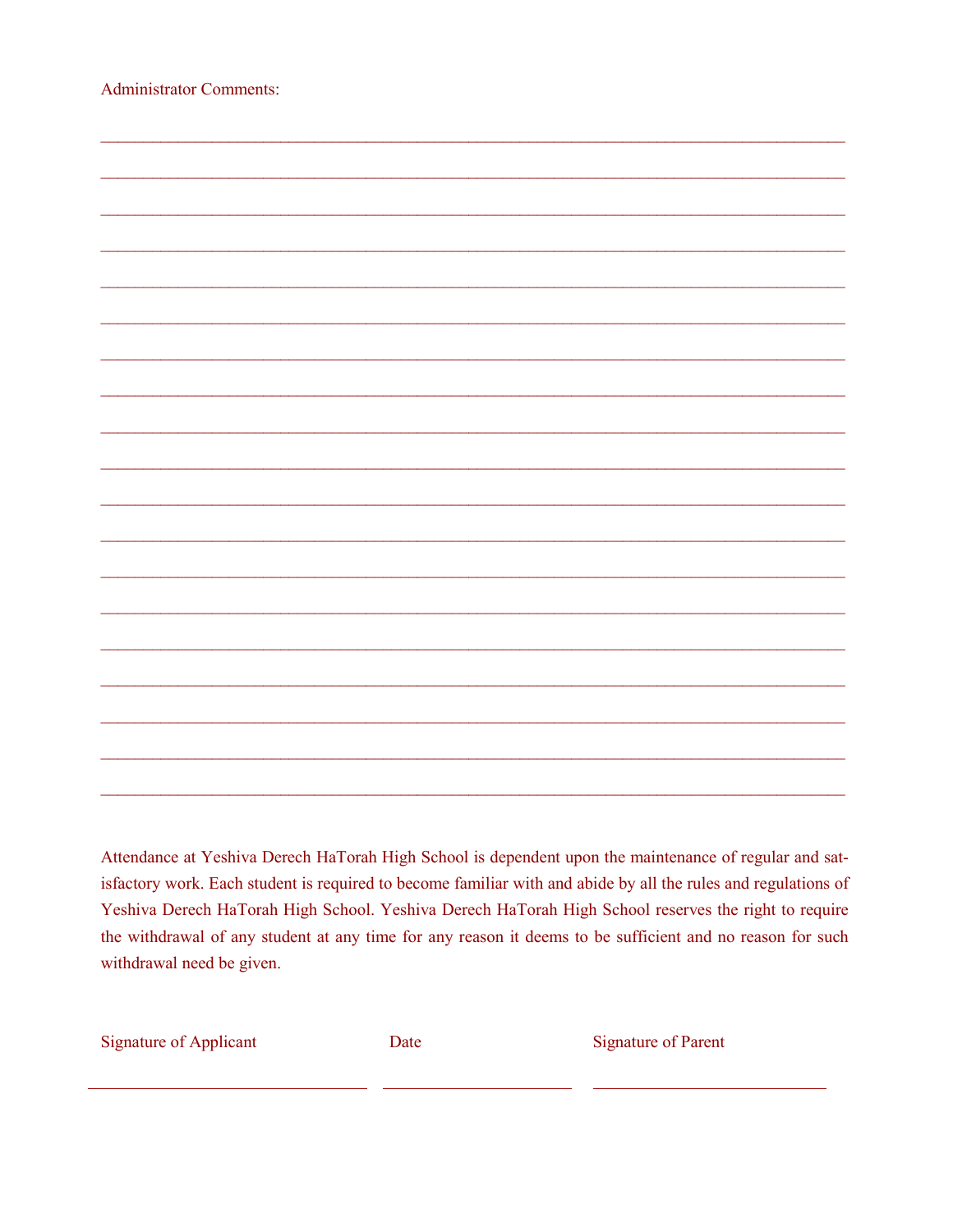

## **מתיבתא דרך התורה** HATORAH DERECH YESHIVA HIGH SCHOOL

2810 Nostrand Ave.  $\triangle$  Brooklyn, NY 11229  $347.492.6611 \div$  Fax 347.492.6613  $\div$  www.ydh.org CHARTERED BY THE REGENTS OF THE UNIVERSITY OF THE STATE OF NEW YORK

#### **PRINCIPAL'S REPORT-APPLICANT EVALUATION**

TO THE PRINCIPAL: Please complete this entire form with a candid assessment of the applicant's academic performance and personal qualities. *Please attach transcripts of the seventh grade and eighth grade to date* and send the completed form (with the transcripts) in a sealed envelope directly to **Yeshiva Derech HaTorah High School, 2810 Nostrand Ave., Brooklyn, NY 11229.** All information will be kept strictly confidential. Thank you for your cooperation.

| <b>Student's First Name:</b>                   | Last Name:            |  |  |  |  |
|------------------------------------------------|-----------------------|--|--|--|--|
| <b>Elementary School:</b>                      |                       |  |  |  |  |
| Address:                                       | Phone:                |  |  |  |  |
| <b>Present Grade: General Studies</b>          | Limudei Kodesh        |  |  |  |  |
| <b>Standardized Test Results: Name of Exam</b> |                       |  |  |  |  |
| <b>Reading Percentile Grade</b>                | Math Percentile Grade |  |  |  |  |

#### **ACADEMIC EVALUATION**

|                                  | <b>Excellent</b> | <b>Very Good</b> | Good | Average | <b>Below Average</b> | <b>Unsatisfactory</b> |
|----------------------------------|------------------|------------------|------|---------|----------------------|-----------------------|
| <b>Ability</b>                   |                  |                  |      |         |                      |                       |
| <b>Achievement</b>               |                  |                  |      |         |                      |                       |
| <b>Work Habits</b>               |                  |                  |      |         |                      |                       |
| <b>Attitude Towards Learning</b> |                  |                  |      |         |                      |                       |

 $\mathcal{L}_\mathcal{L} = \{ \mathcal{L}_\mathcal{L} = \{ \mathcal{L}_\mathcal{L} = \{ \mathcal{L}_\mathcal{L} = \{ \mathcal{L}_\mathcal{L} = \{ \mathcal{L}_\mathcal{L} = \{ \mathcal{L}_\mathcal{L} = \{ \mathcal{L}_\mathcal{L} = \{ \mathcal{L}_\mathcal{L} = \{ \mathcal{L}_\mathcal{L} = \{ \mathcal{L}_\mathcal{L} = \{ \mathcal{L}_\mathcal{L} = \{ \mathcal{L}_\mathcal{L} = \{ \mathcal{L}_\mathcal{L} = \{ \mathcal{L}_\mathcal{$ 

 $\mathcal{L}_\mathcal{L} = \{ \mathcal{L}_\mathcal{L} = \{ \mathcal{L}_\mathcal{L} = \{ \mathcal{L}_\mathcal{L} = \{ \mathcal{L}_\mathcal{L} = \{ \mathcal{L}_\mathcal{L} = \{ \mathcal{L}_\mathcal{L} = \{ \mathcal{L}_\mathcal{L} = \{ \mathcal{L}_\mathcal{L} = \{ \mathcal{L}_\mathcal{L} = \{ \mathcal{L}_\mathcal{L} = \{ \mathcal{L}_\mathcal{L} = \{ \mathcal{L}_\mathcal{L} = \{ \mathcal{L}_\mathcal{L} = \{ \mathcal{L}_\mathcal{$  $\_$  , and the state of the state of the state of the state of the state of the state of the state of the state of the state of the state of the state of the state of the state of the state of the state of the state of the

Please elaborate on answers given above